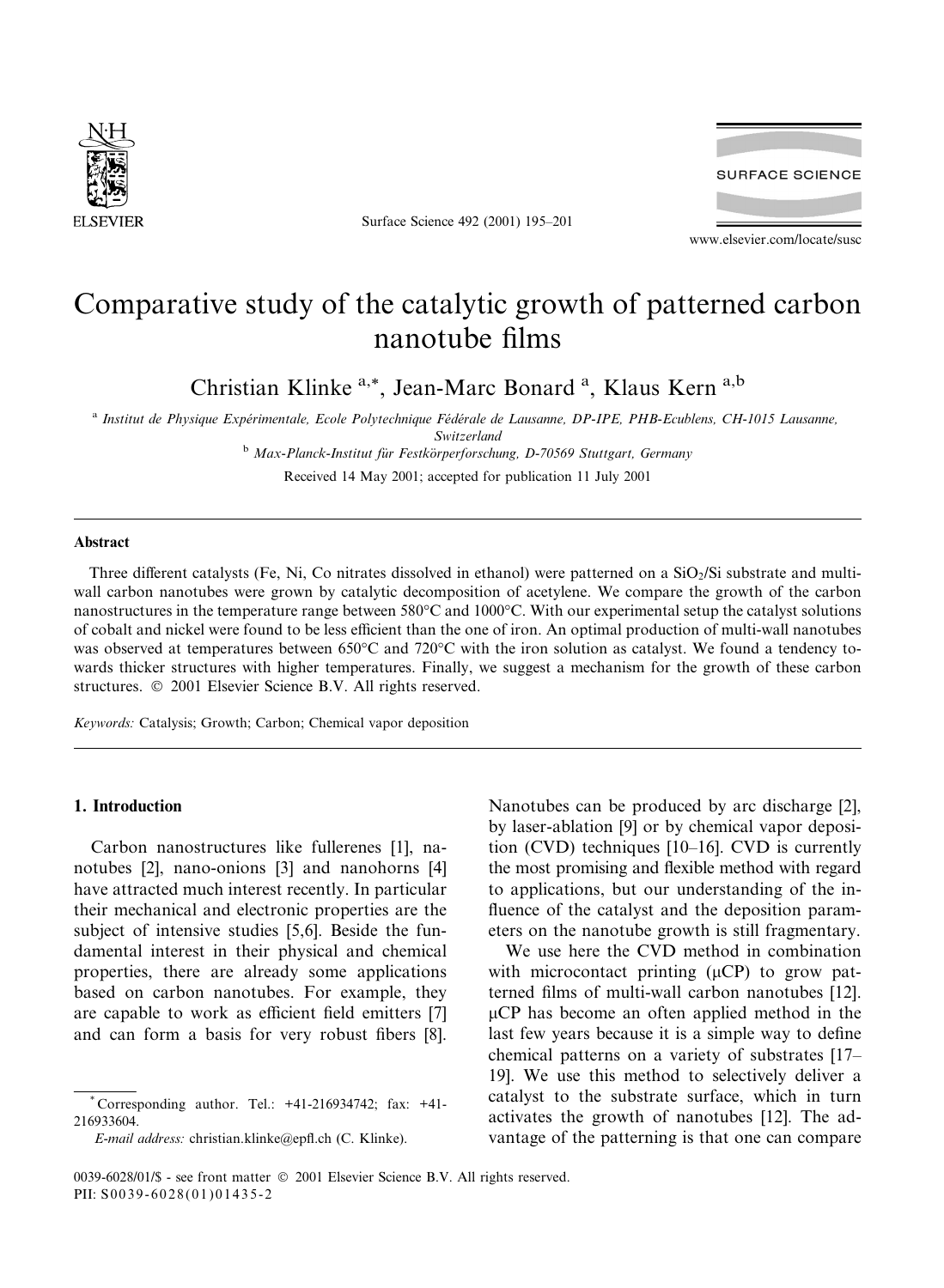the regions with and without catalyst, and thus exactly determine the role of the catalyst. In order to better understand the catalytic growth we systematically examined the parameters temperature, catalyst composition and concentration.

# 2. Experimental methods

#### 2.1. Synthesis of nanostructured material

 $(100)$ -oriented boron doped silicon with the native  $SiO<sub>2</sub>$  oxide layer was used as substrate. The stamps for  $\mu CP$  were prepared by curing poly(dimethyl)-siloxane for at least 12 h at 60°C on a structured master prepared by contact photolithography. The width of the square patterns on the wafer is  $5 \mu m$ . The stamps were subsequently hydrophilized by an oxygen plasma treatment  $(O<sub>2</sub>)$ pressure  $\sim 0.8$  mbar, load coil power  $\sim 75$  W, 60 s). The stamp was loaded with 0.2 ml of catalyst solution for 30 s and then dried in a nitrogen stream for  $10 s$ 

The solutions were  $Fe(NO<sub>3</sub>)<sub>3</sub> \cdot 9H<sub>2</sub>O$ ,  $Ni(NO<sub>3</sub>)<sub>2</sub> \cdot$  $6H_2O$  or  $Co(NO_3)_2 \cdot 6H_2O$  dissolved in ethanol at concentrations between 50 and 200 mM. The solutions were used 12 h after preparation because the metallic ions in the solution form chemical complexes which become larger with time. A period of 12 h for this "aging" of the solution was found to be ideal for the catalytic growth of nanotubes [12]. The printing was performed by placing the stamp on the surface of the  $SiO_2/Si$ wafer for 3 s.

The samples were placed in a horizontal flow reactor (quartz tube of 14 mm diameter in a horizontal oven) directly after the printing. The treatment in the CVD oven proceeded in three steps. In the first step, the catalyst was annealed for 20 min under a flow of 80 ml/min of nitrogen to roughen the surface of the catalyst and to clean the reactor atmosphere. The actual deposition was performed with 80 ml/min of nitrogen plus 20 ml/ min of acetylene (carbon source for the catalytic growth) at atmospheric pressure for 30 min. The third step was a final annealing of 10 min under 80 ml/min of nitrogen. The same temperature was used throughout the entire procedure, which implies that a change of the temperature affected all the steps.

## 2.2. Characterization techniques

Scanning electron microscopy (SEM) was performed to analyze the microstructures in plan view. A Philips XL 30 microscope equipped with a field emission gun operating at an acceleration voltage between 2 and 5 kV, a working distance of typically 10 mm, and in secondary electron image mode was used.

The growth morphology of the tubular structures and their crystallinity were controlled by transmission electron microscopy (TEM). For this purpose a Philips EM 430 microscope equipped with a Gatan image plate operating at 300 kV (point resolution 0.3 nm) was used.

## 3. Results

We studied systematically the influence of (a) the catalyst solutions containing iron, nickel or cobalt ions, (b) the deposition temperature and (c) the concentration of the catalyst on the nanotube growth. We used concentrations of 50 and 100 mM of the three catalysts at temperatures between 580°C and 1000°C in 70°C steps. For the catalyst iron, which produced the highest amount of nanotubes, we also examined samples with a concentration of 150 and 200 mM at 650°C.

After the catalytic growth of the structures, the observation by SEM showed a homogeneous growth over the whole sample surface  $(>1$  cm<sup>2</sup>, Fig. 1). The nanotubes grow only where the catalyst has been printed, and the bare substrate is free of any carbon form for growth temperatures below  $800^{\circ}$ C.

As displayed in Fig. 2, we found that the use of the iron catalyst resulted in the highest fidelity of replication of the square pattern, whereas the use of a pure nickel or cobalt solution resulted in inferior patterning. Because of the wetting behavior on the stamp [12], the nickel and the cobalt solutions produced one drop on each square structure of the stamp, which were transferred to the substrate. As a result, the patterns obtained with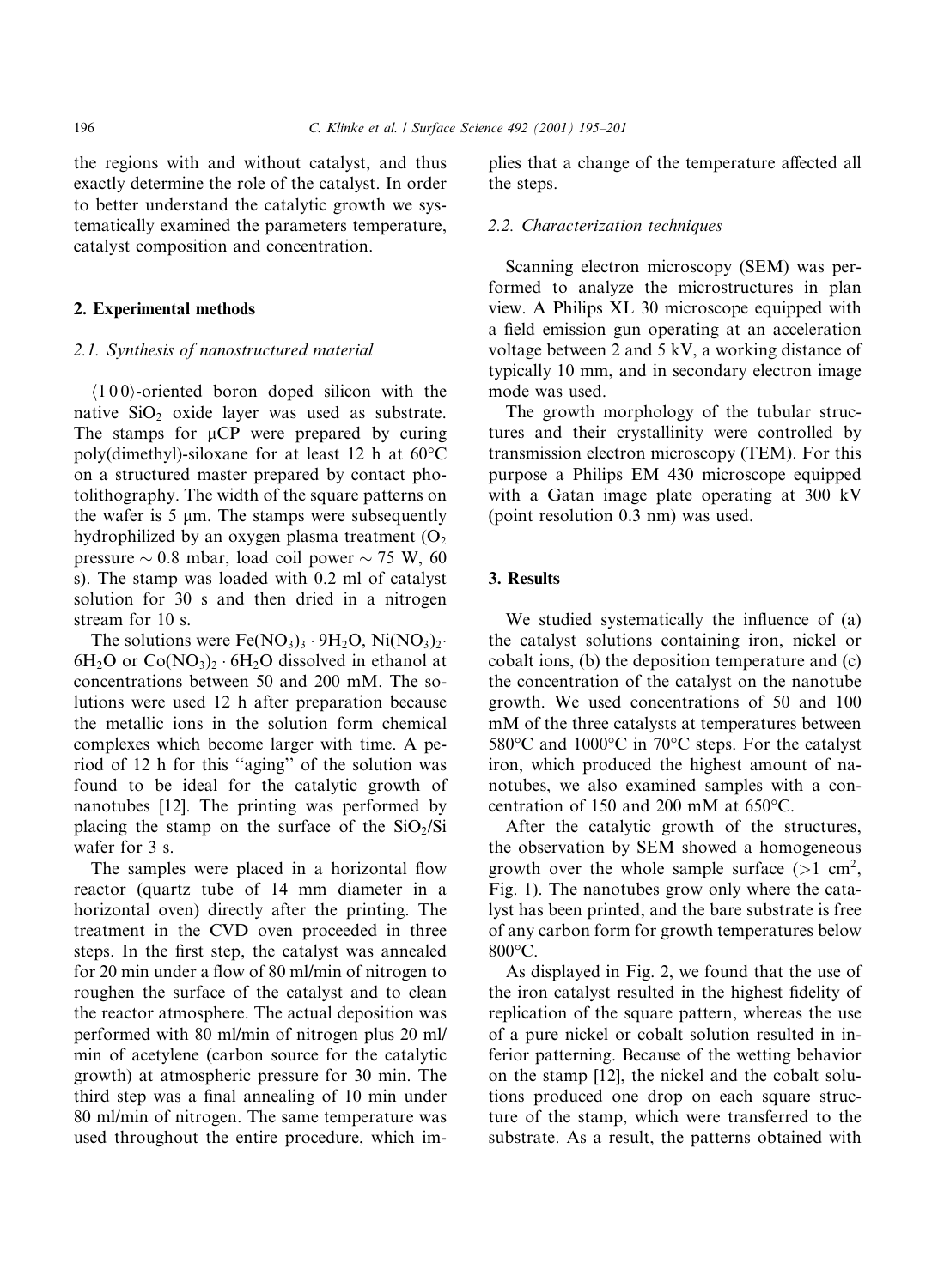

Fig. 1. SEM micrograph demonstrating the homogeneity of the patterning on a  $Si/SiO<sub>2</sub>$  sample (100 mM iron nitrate solution at  $720^{\circ}$ C).



Fig. 2. SEM micrographs demonstrating the effect of the catalyst on the nanotube growth: 100 mM solution of (a) Fe (b) Ni (c) Co nitrate at 720 $\degree$ C and of (d) Fe (e) Ni (f) Co nitrate at 1000 $\degree$ C.

cobalt and nickel are small and of irregular, circlelike shape. At concentrations higher than 100 mM the printing of the iron solution became also more difficult. XPS and TEM experiments have shown

that the printed iron catalyst consists of a gel-like material of partially hydrolyzed Fe(III) nitrate that forms a porous and continuous Fe<sub>2</sub>O<sub>3</sub> film after annealing [20]. We assume that the printed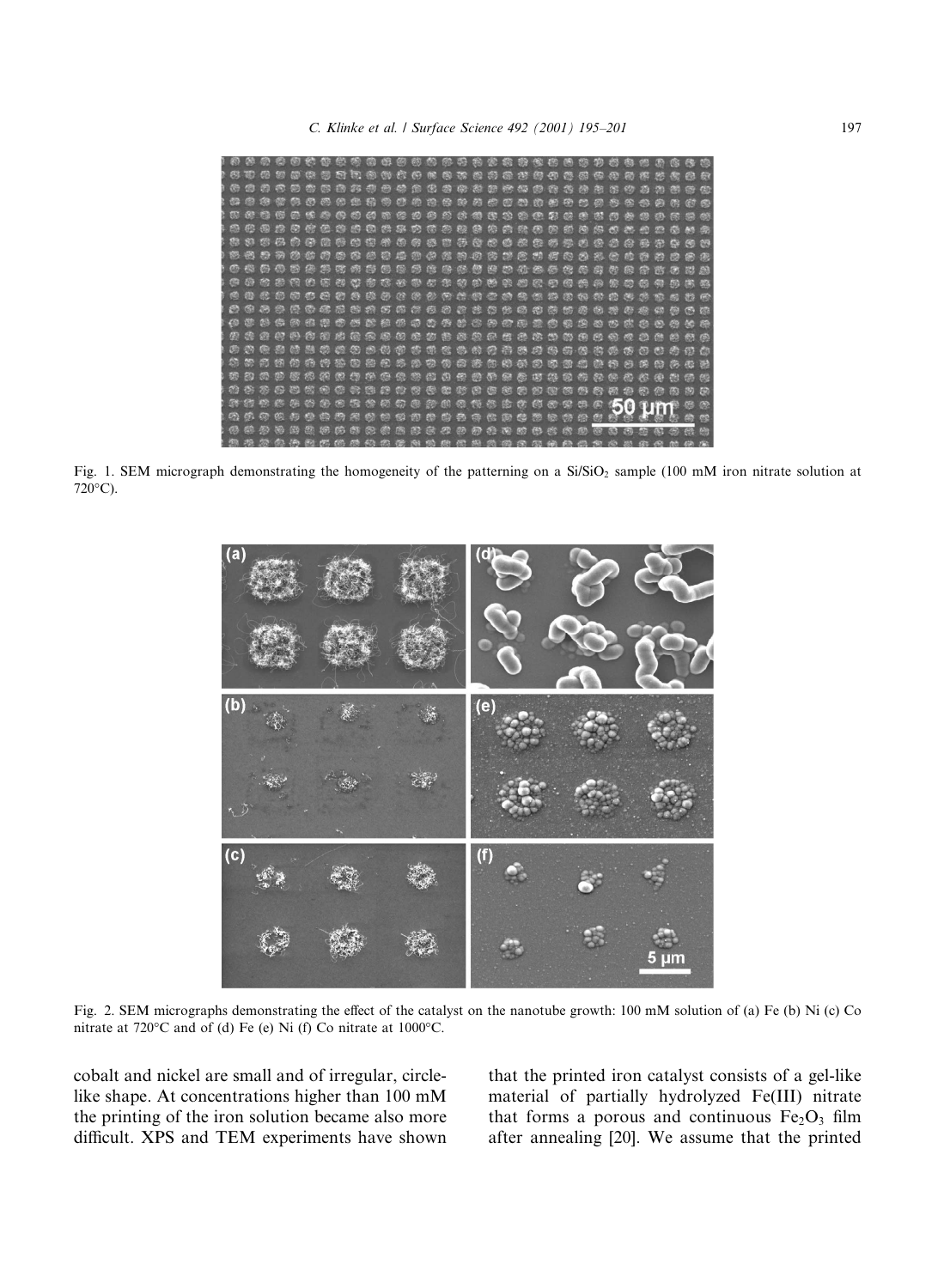catalysts nickel and cobalt are of a similar structure.

The comparison of the three catalysts shows that iron produced the highest density of carbon structures at any considered temperature, as seen in Fig. 2. Nickel and cobalt turned out to be not as good catalysts as iron, as we found only few nanotubes at 720 °C with 100 mM nickel and cobalt solutions. At 1000°C, the printed nickel and the cobalt solution initiated the growth of spherical carbon structures, and iron caused the growth of thick worm-like structures.

There is a tendency towards thicker structures with increasing temperature [21], as shown in Fig. 3 for iron. The catalytic growth of nanotubes started at a temperature of 620°C, but we observed only a few nanotubes at this temperature. A uniform coverage of each printed square was obtained at temperatures of  $650^{\circ}$ C and higher. The thinnest nanotubes were found at 650°C with iron as catalyst. The highest density of nanotubes was observed at 720°C. Using catalyst concentrations of 100 mM we found relatively thick worm-like structures at temperatures exceeding 930°C ("carbon worms"). These structures grew to a diameter of up to  $1 \mu m$ . Furthermore, the acetylene starts to dissociate in the gas phase at temperatures above 800°C and the resultant carbon forms a amorphous continuous layer on the silicon surface of all samples. This layer gets also thicker with the temperature.

Fig. 4 shows clearly that the use of higher catalyst concentrations resulted in an increase of the nanotube density. The nanotubes reached lengths of several um with a diameter up to 25 nm. TEM of the samples obtained at  $650^{\circ}$ C using the 50 mM iron catalyst confirmed that the structures are well-graphitized and well-separated multi-walled nanotubes which are not filled (Fig. 5). Most of them have open ends and some nanotubes contain encapsulated catalyst particles. These particles are aligned in the growth direction and of prolate shape. They have diameters of about 8 nm and lengths of about 16 nm.



Fig. 3. SEM micrographs demonstrating the effect of the temperature on the nanotube growth: 100 mM solution of iron nitrate at (a) 580°C, (b) 650°C, (c) 720°C, (d) 860°C, (e) 930°C, (f) 1000°C.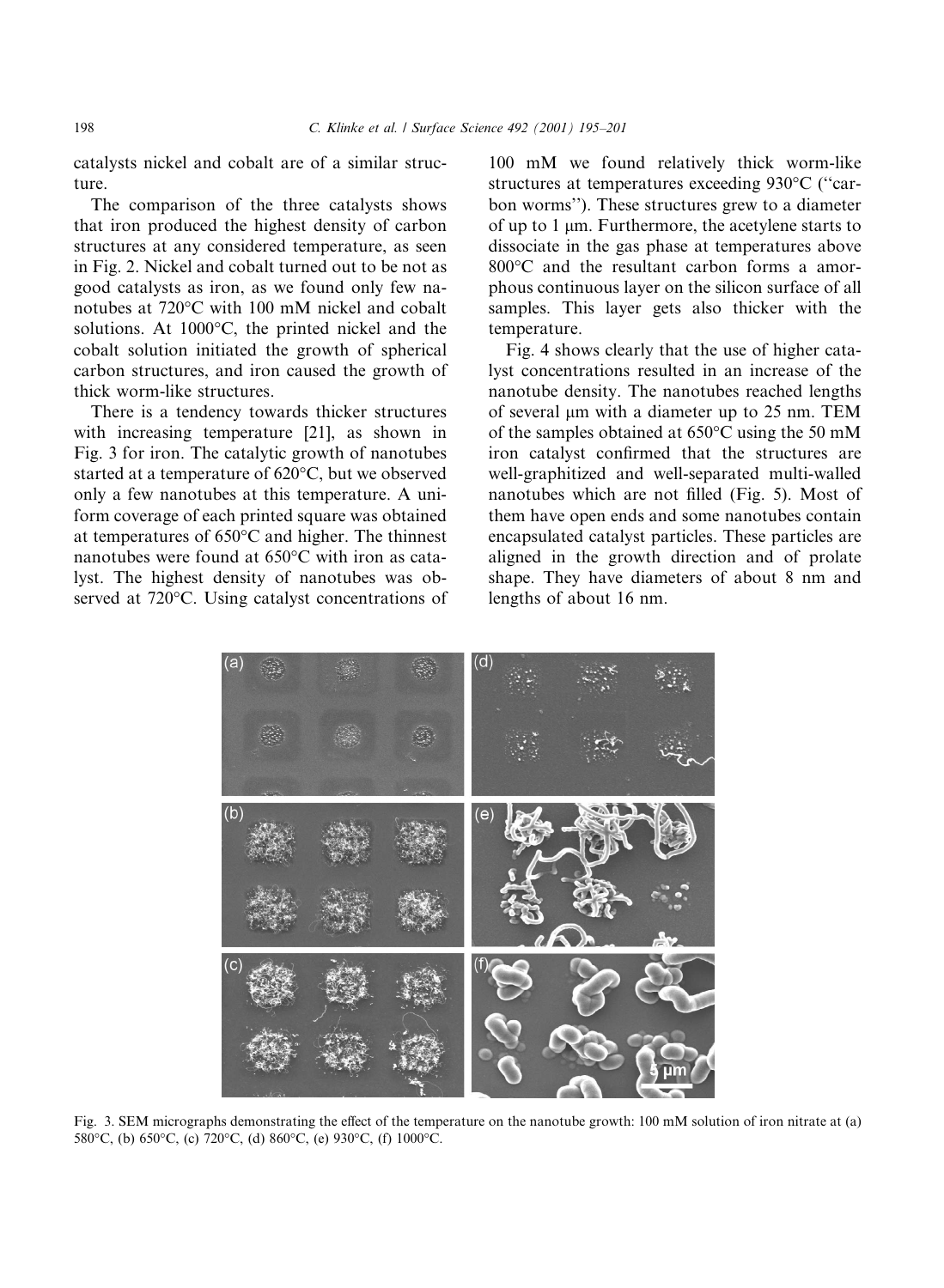

Fig. 4. SEM micrographs demonstrating the effect of the concentration on the nanotube growth: a (a) 50 mM, (b) 100 mM, (c) 150 mM, (d) 200 mM solution of iron nitrate at 650°C.



Fig. 5. TEM micrograph of individual nanotubes grown at  $650^{\circ}$ C with a 50 mM iron solution.

## 4. Discussion

We suppose that the mechanism of the catalytic growth of carbon nanotubes is similar to the one described by Kanzow et al. [22]. The acetylene is dissociated catalytically at facets of well defined crystal orientation of a small metal (oxide) particle. The resulting hydrogen  $H_2$  is removed by the gas flow whereas the carbon diffuses into the particle. For unsaturated hydrocarbons this process is highly exothermic. When the particle is saturated with carbon, the carbon segregates on another, less reactive surface of the particle, which is an endothermic process. The resulting temperature gradient supports the diffusion of carbon through the particle. To avoid dangling bonds, the carbon atoms assemble in a  $sp<sup>2</sup>$  structure at the cooler side of the particle, which leads to the formation of a nanotube.

The growth of nanotubes starts at temperatures of 620°C because there is enough mobility of the atoms of the catalyst to enable the diffusion of the carbon through the particle and to start the dynamic of the catalytic construction of carbon nanotubes. At temperatures above 800°C the acetylene starts to dissociate already in the gas phase. The carbon in the gas flow of acetylene and nitrogen forms carbon flakes which will be adsorbed on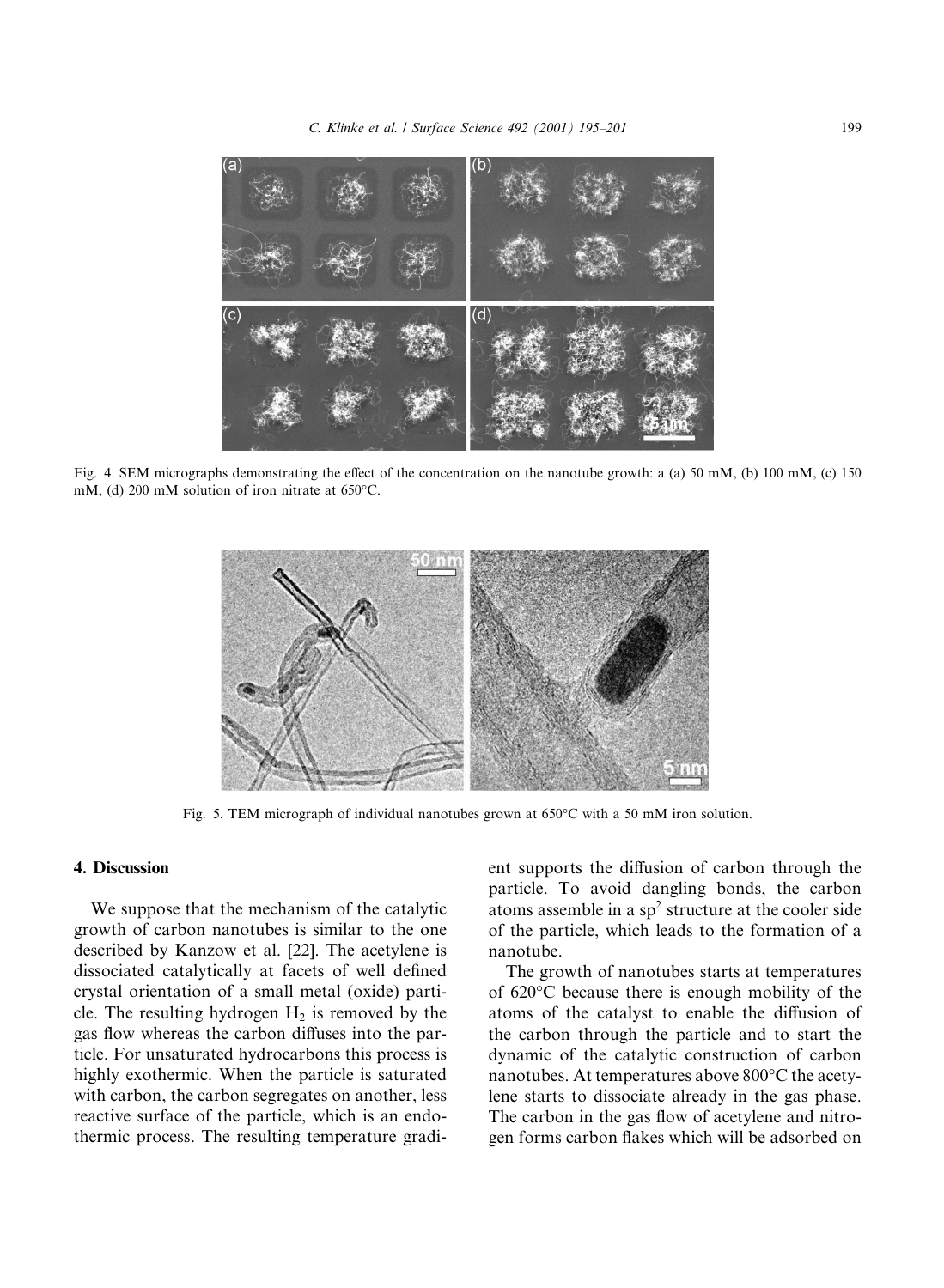the surface of the sample as well as on the surface of the structures (see Ref. [23]). Since the acetylene is not completely dissociated and the catalytic proceeds, the nanotubes will still grow and be covered with a layer of carbon formed by the carbon flakes. The structures get thicker with temperature because the proportion between dissociated and molecular acetylene increases.

We found only few nanotubes using nickel and cobalt as catalysts, whereas other groups successfully used nickel [13,15], nickel-cobalt [14] or cobalt [11]. This may be due to several facts. First, the catalyst is usually deposited by thermal evaporation or sputtering from a pure metal source. Furthermore, the catalyst is often reduced before the growth or the growth itself is carried out in a reducing atmosphere to ensure that the catalyst remains metallic [24]. In our case however, the catalyst is dissolved in a solution. Since the printed iron catalyst consists of a gel-like material that forms a  $Fe<sub>2</sub>O<sub>3</sub>$  film after annealing [12] and no step is taken to reduce the catalyst, we conclude that in our case the catalyst is not pure metal, but metal oxide. This may significantly change the behavior of the catalyst. Second, we use thermal CVD, in contrast to the hot filament or plasma-enhanced CVD used in other studies. The hot filament and the plasma provides an additional possibility for the dissociation of the hydrocarbon and may decisively influence the reaction kinetics.

The electronic properties and the enormous length-diameter ratio of the carbon nanotubes offers the possibility to use them as field emitters [7]. The non-aligned arrangement of the carbon nanotubes is known to be even more efficient in field emission than an aligned one [25]. The emission from aligned nanotube films is lower because of screening effects between densely packed neighboring tubes and the small height of the few protruding tubes. In contrast, the non-aligned films offer well-separated nanotubes which do not show these effects [26]. For the sake of profitability their application in field emission displays requires glass as substrate instead of silicon, but the borosilicate glass used melts around 660°C. Most studies carried out on catalytic nanotube growth use however temperatures above  $700^{\circ}$ C [11,14], which are too high for that purpose. Choi et al. report a plasmaenhanced CVD process at a temperature of 550°C [15], but the diameter of these nanotubes seems quite large and lacks uniformity. We could demonstrate that the growth of thin carbon nanotubes with just a few layers of carbon starts around  $620^{\circ}$ C, and that high quality films are obtained at  $650^{\circ}$ C. These nanotubes have uniform diameter and well-graphitized walls which is an indicator for good field emission properties. The temperature may even be further lowered by using other gas mixtures, by using other metallic or heterogeneous catalysts [16].

# 5. Conclusions

We observed a significant influence of the temperature and the catalyst material on the quality of the carbon nanostructures. The diameter of the nanotubes and the density is adjustable by choosing the corresponding temperature and/or the concentration of the catalyst solution. Under the studied conditions iron is the best catalyst. We observed a morphology transition with temperature from multi-wall nanotubes to carbon worms. The best nanotubes are obtained at temperatures between 650°C and 720°C. Nanotubes obtained at temperatures below the melting temperature of borosilicate glass of  $660^{\circ}$ C are suitable as field emitters for flat panel displays.

## Acknowledgements

The Swiss National Science Foundation (SNF) is acknowledged for the financial support. The electron microscopy was performed at the Centre Interdépartmental de Microscopie Electronique (CIME) of EPFL.

## **References**

- [1] H.W. Kroto, J.R. Heath, S.C. O'Brian, R.F. Curl, R.E. Smalley, Nature 381 (1985) 162.
- [2] S. Iijima, Nature 354 (1991) 56.
- [3] D. Ugarte, Nature 359 (1992) 707.
- [4] S. Iijima, M. Yudasaka, R. Yamada, S. Bandow, K. Suenaga, F. Kokai, K. Takahashi, Chem. Phys. Lett. 309  $(1999)$  165.